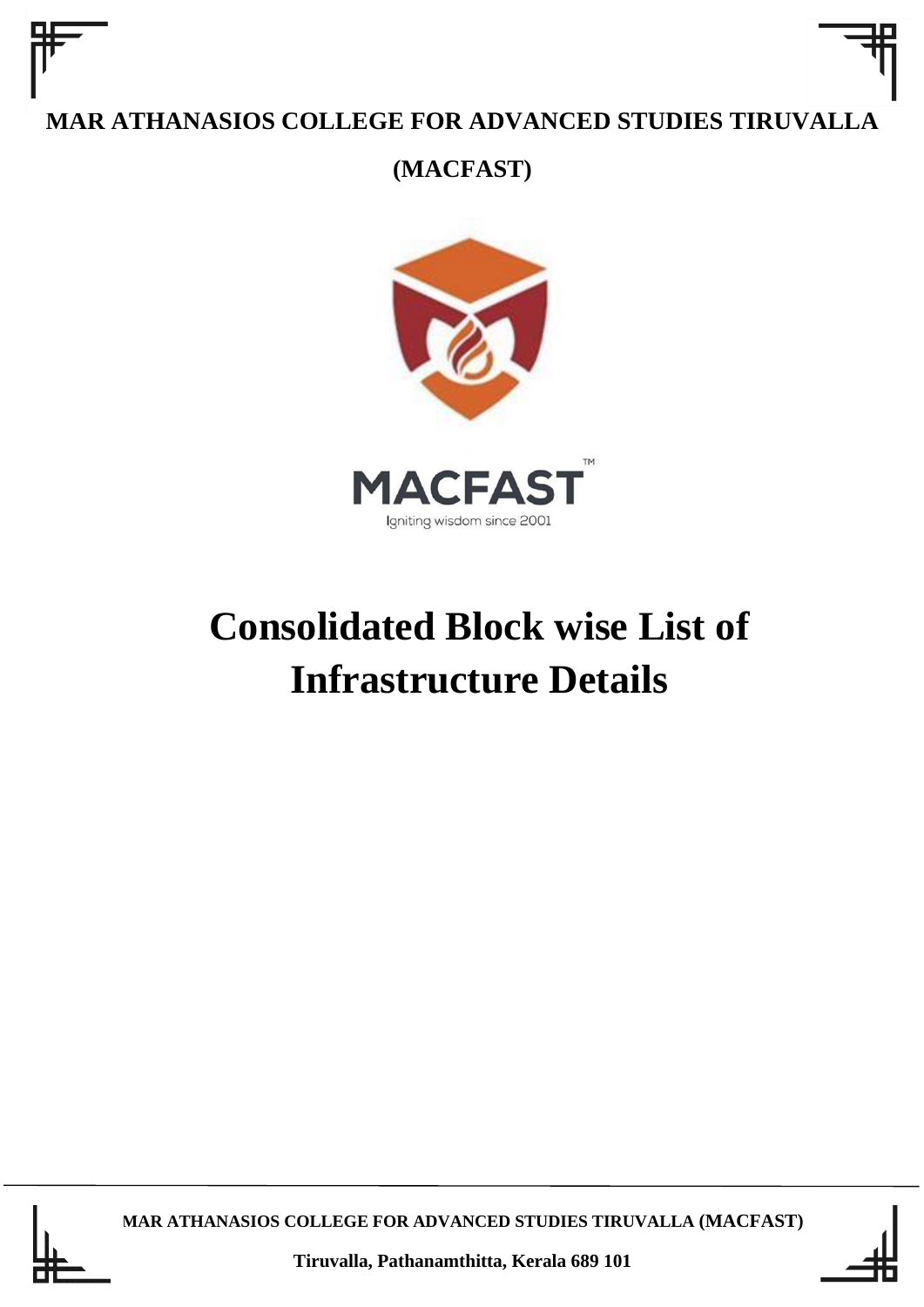

#### **BLOCK / ROOM WISE FACILITIES INCLUDING ICT IN CLASS ROOMS AND SEMINAR HALLS Consolidated List of Infrastructure Facilities**

#### **PHYSICAL FACILITIES**

| <b>Block</b> |                   |    | <b>Floors</b> |
|--------------|-------------------|----|---------------|
| AD           | Administrative    | 00 | Ground        |
| <b>AC</b>    | <b>Academic</b>   | 10 | <b>First</b>  |
|              |                   | 20 | <b>Second</b> |
| <b>BS</b>    | <b>Bioscience</b> | 30 | <b>Third</b>  |
|              |                   | 40 | <b>Fourth</b> |

|                                       | <b>ADMINISTRATIVE BLOCK</b> |                                                      |                                           |                                                                                                            |  |
|---------------------------------------|-----------------------------|------------------------------------------------------|-------------------------------------------|------------------------------------------------------------------------------------------------------------|--|
| <b>Floor</b>                          | <b>Room No</b>              | <b>Type</b>                                          | Size (in $m^2$ )                          | <b>Facilities</b>                                                                                          |  |
| <b>Administrative</b>                 | AD001                       | Gardening<br><b>Equipment</b><br>Room                | 3X2                                       | <b>Table, Chair</b>                                                                                        |  |
| Ground<br>Block)                      | AD002                       | <b>NSS Room</b>                                      | 3X2                                       | <b>Table</b>                                                                                               |  |
|                                       | AD003                       | Plumbing<br>Godown                                   | 6 X 2                                     | <b>Rack</b>                                                                                                |  |
|                                       | AD101                       | Reception<br>cum Toilet                              | 3.27m X 4.52<br>1.58 X 2.58               | LED Display (TV), Phone, WiFi                                                                              |  |
|                                       | AD102                       | Visitor's<br>Lounge                                  | 3.55 X 4.52<br>3.27 X 1.77<br>1.58 X 2.58 | Speaker, WiFi, Sofa set                                                                                    |  |
|                                       | AD103                       | <b>Accounts:</b><br><b>Record Room</b><br>cum Toilet | 3.27 X 4.52<br>1.58 X 2.58                | Rack, Almirah, Table, Chairs                                                                               |  |
|                                       | AD104                       | Store - Office<br><b>Stationery</b>                  | 3.27 X 1.77                               | <b>Rack</b>                                                                                                |  |
|                                       | AD105                       | Administrative<br>Office cum<br><b>Toilet</b>        | 3.27 X 4.52<br>6.27 X 4.63<br>1.58 X 2.58 | Table, Almirah, Rack, Telephone, Wifi,<br><b>Computers, Printers</b>                                       |  |
| (Administrative Block)<br>First Floor | <b>AD106A</b>               | <b>Accounts</b><br><b>Office</b>                     | 5 X 3                                     | Chairs, Tables, Almirah, Rack,<br>Computers, Photostat machine, WiFi,<br>Switches, Printers, Telephone, AC |  |
|                                       | <b>AD106B</b>               | <b>Electrical</b><br><b>Store</b>                    | 3.5X2                                     | <b>Racks</b>                                                                                               |  |
|                                       | <b>AD106C</b>               | Reprographic<br><b>Centre</b>                        | 3.5X2                                     | Photostat Machine, Table, Chair,<br>Cupboard                                                               |  |
|                                       | AD107                       | Store $-$<br>Administrative<br><b>Office</b>         | 7 X 4.63                                  | <b>Almirahs, Racks</b>                                                                                     |  |
|                                       | <b>AD107A</b>               | <b>Electrical</b><br><b>Panel Room</b>               | 2 X 3.7                                   | <b>Panel Boards, UPS, Batteries</b>                                                                        |  |
|                                       | AD108                       | Officials-<br><b>Residence I</b>                     | 5.52 X 3.5<br>5.52 X 5.08                 | WiFi, Table, Almirah, Bed, Chairs                                                                          |  |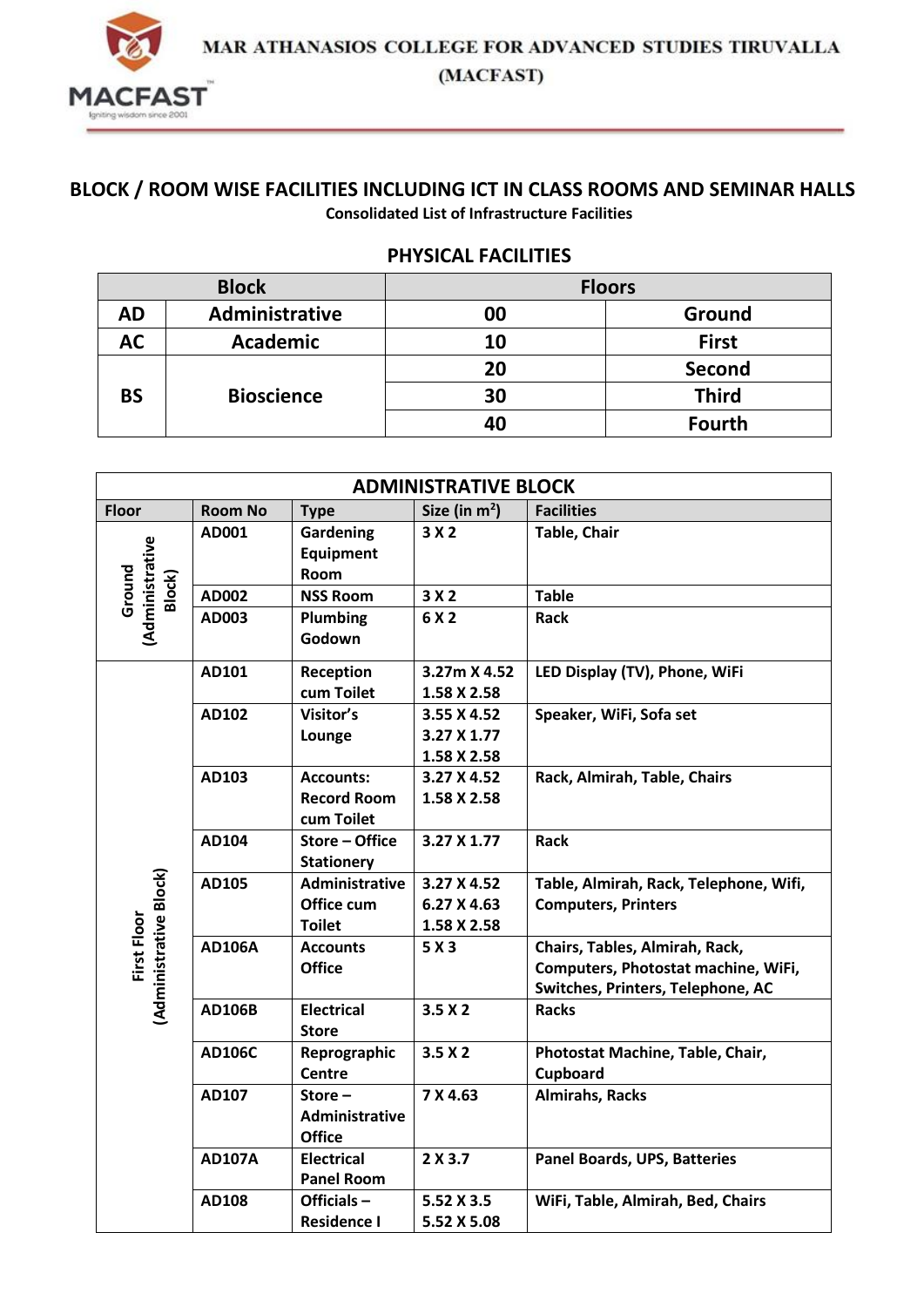

|                        |               | (Toilet                     |             |                                        |
|------------------------|---------------|-----------------------------|-------------|----------------------------------------|
|                        |               | attached)                   |             |                                        |
|                        | AD109         | Officials $-$               | 5.52 X 5.6  | WiFi, Table, Almirah, Bed, Chairs      |
|                        |               | <b>Residence II</b>         | 5.52 X 3.39 |                                        |
|                        |               | (Toilet                     |             |                                        |
|                        |               | attached)                   |             |                                        |
|                        | AD110         | Officials-                  | 5.52 X 5.14 | WiFi, Table, Almirah, Bed, Chairs      |
|                        |               | <b>Residence III</b>        | 5.52 X 3.39 |                                        |
|                        |               | (Toilet                     |             |                                        |
|                        |               | attached)                   |             |                                        |
|                        | AD111         | <b>Infirmary</b>            | 5.52 X 5.02 | WiFi, Table, Bed, Chairs               |
|                        |               | <b>Room (Toilet</b>         | 1.58 X 2.58 |                                        |
|                        |               | attached)                   |             |                                        |
|                        | AD112         | <b>Hostel</b><br>Warden $-$ | 5.52 X 5.02 | WiFi, Table, Bed, Chairs               |
|                        |               | <b>Residence</b>            | 1.58 X 2.58 |                                        |
|                        |               | (Toilet                     |             |                                        |
|                        |               | attached)                   |             |                                        |
|                        | AD113         | Hostel Mess-                | 5.52 X 5.02 | Rack, Almirah                          |
|                        |               | <b>Store</b>                | 1.58 X 2.58 |                                        |
|                        |               | (Toilet                     |             |                                        |
|                        |               | attached)                   |             |                                        |
|                        | AD114         | Ground Staff-               | 5.52 X 3.39 | <b>Table, Chairs</b>                   |
|                        |               | <b>Mess Hall</b>            |             |                                        |
|                        | AD115         | Dining Hall-                | 7 X 13.7    | Tables, Chairs, Serving Counter, Wash  |
| (Administrative Block) |               | <b>Faculty</b>              |             | area, Toilet, AC                       |
|                        |               |                             |             |                                        |
| First Floor            | AD116         | Kitchen-                    | 7.77 X 4.77 | <b>Kitchen Utensils and Utilities</b>  |
|                        |               | <b>Work Area</b>            |             |                                        |
|                        | AD117         | <b>Kitchen</b>              | 6.77 X 5.77 | <b>Kitchen Utensils and Utilities</b>  |
|                        | AD118         | Kitchen-                    | 3.77 X 5.77 | <b>Kitchen Utensils and Utilities</b>  |
|                        |               | Store I                     |             |                                        |
|                        | AD119         | Kitchen –                   | 2.89 X 2.77 | <b>Storage counters</b>                |
|                        |               | <b>Store II</b>             |             |                                        |
|                        | <b>AD119A</b> | Common                      | 1.27 X 2.33 | <b>Toilet</b>                          |
|                        | <b>AD119B</b> | <b>Toilet</b>               | 2.89 X 2.77 | Almirah, Table, Bed, Toilet            |
|                        |               | <b>Mess Manager</b>         | 1.27 X 2.33 |                                        |
|                        | <b>AD119C</b> | <b>Servants</b>             | 2.89 X 2.77 | <b>Bed, Table, Almirah</b>             |
|                        |               | Room                        |             |                                        |
|                        | AD120         | <b>Dining Area -</b>        |             | Tables, Chairs, Serving Counter, Plate |
|                        |               | Warden                      |             | Racks, Wash Area                       |
|                        | <b>AD121A</b> | <b>Store</b>                |             |                                        |
|                        | <b>AD121B</b> | <b>Key Room</b>             |             |                                        |
|                        | AD121         | <b>Hostel Mess</b>          | 6.77 X 6.77 | Tables, Chairs, Serving Counter, Plate |
|                        |               |                             | 3.89 X 3.27 | Racks, Wash Area, Telephone            |
|                        |               |                             | 16.2 X 6.77 |                                        |
|                        |               |                             | 6.2 X 3.39  |                                        |
|                        | AD122         | Conference                  | 6.7 X 17.27 | Chair, Table, PA System, Amplifier,    |
|                        |               | Hall                        |             | Projector                              |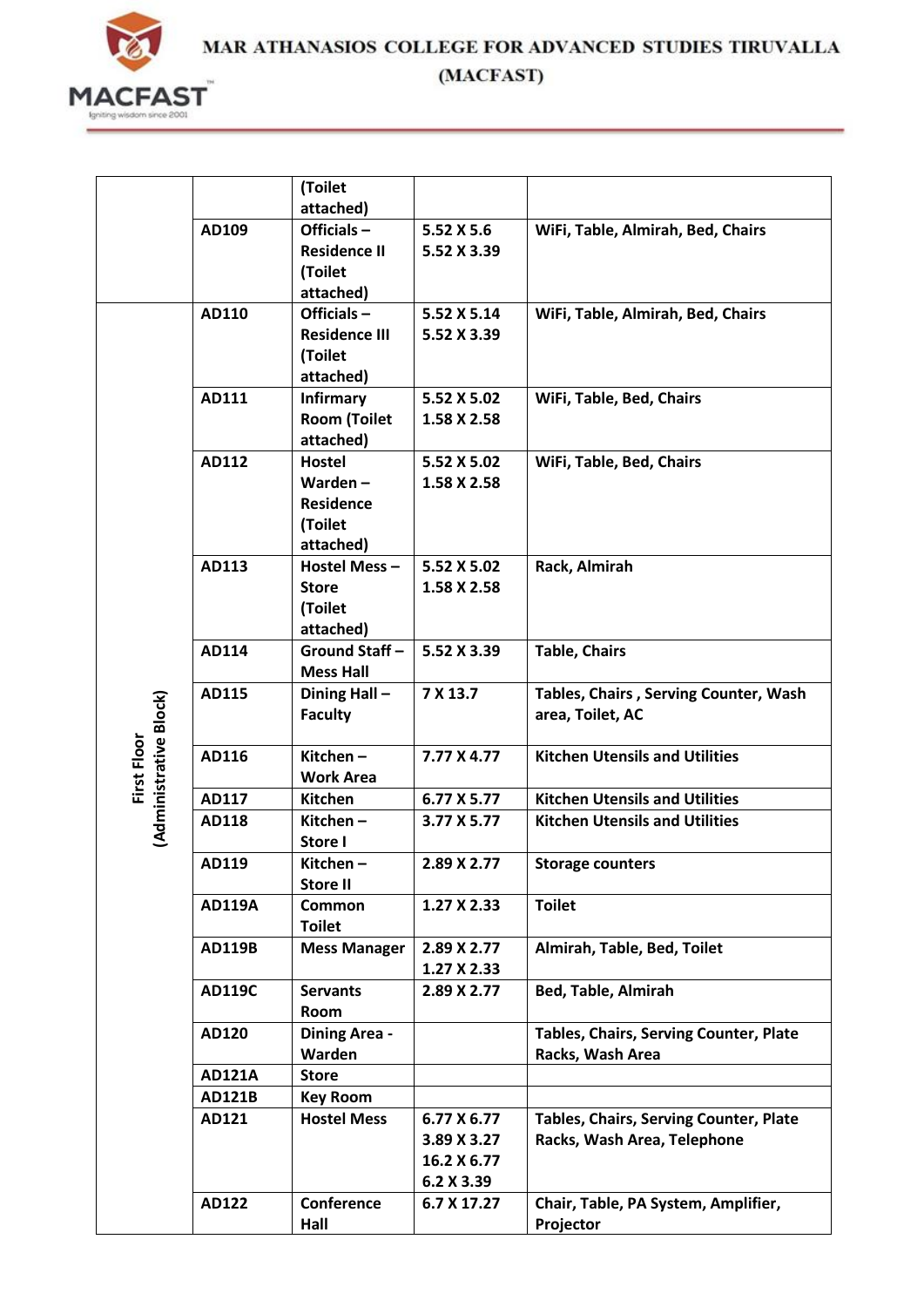

|                      | AD123 | <b>Staff</b>                    | 2.77 X 5.52                | Table, Chair, Bed                                            |
|----------------------|-------|---------------------------------|----------------------------|--------------------------------------------------------------|
|                      |       | Residence-I                     |                            |                                                              |
|                      | AD124 | <b>Sports Room</b>              | 3 X 1.5                    | Racks, Almirah, Table, Sports                                |
|                      |       |                                 |                            | <b>Equipments</b>                                            |
|                      | AD125 | <b>Staff</b>                    | 3.27 X 4.52                | Table, Chair, Bed                                            |
|                      |       | Residence - II                  | 1.58 X 2.58                |                                                              |
|                      | AD126 | Common                          | $4.52 \times 1.28$         | <b>Toilet</b>                                                |
|                      |       | <b>Toilet</b>                   |                            |                                                              |
|                      | AD127 | Administrator                   | 6.77 X 4.52                | Tables, Chairs, WiFi, Switch, Almirah,                       |
|                      |       | <b>Office</b>                   |                            | Sofaset, Computer, AC                                        |
|                      | AD201 | Corporate                       | 6.77 X 3.5                 | Table, Chairs, Printer, Computer,                            |
|                      |       | <b>Relations</b>                |                            | Sofaset, AC,                                                 |
|                      |       | <b>Office</b>                   |                            |                                                              |
|                      | AD202 | <b>EDC Room</b>                 | 3.27 X 4.52                | <b>Table, Chair</b>                                          |
|                      |       |                                 | 1.58 X 2.58                |                                                              |
|                      | AD203 | <b>IQAC Room</b>                | 3.27 X 4.52                | Table, Chair, Almirah, Computers, WiFi,                      |
|                      |       |                                 | 1.58 X 2.58                | <b>LAN</b>                                                   |
|                      | AD204 | <b>Board Room</b>               | 13.77 X 4.52               | Round Table, Chairs, Mic, Projector, PA                      |
|                      |       |                                 |                            | System, Amplifier, Computer, AC, Toilet,                     |
|                      | AD205 | Radio                           |                            | WiFi, LAN                                                    |
|                      |       | <b>MACFAST-</b>                 | 3.55 X 4.52<br>1.58 X 2.58 | Table, Chairs, Almirah, Rack, Computer,<br>WiFi, LAN, Toilet |
|                      |       | <b>Station</b>                  |                            |                                                              |
|                      |       | Director's                      |                            |                                                              |
|                      |       | <b>Office</b>                   |                            |                                                              |
|                      | AD206 | <b>PR Office</b>                | 3.55 X 4.52                | <b>Tables, Chairs, Almirah</b>                               |
|                      |       |                                 | 1.58 X 2.58                |                                                              |
| dministrative Block) | AD207 | <b>Guest Room</b>               | 3.55 X 4.52                | Table, Chairs, Almirah, Bed                                  |
| Second Floor         |       |                                 | 1.58 X 2.58                |                                                              |
|                      | AD208 | <b>Guest Room</b>               | 6.63 X 4.63                | Table, Chairs, Almirah, Bed                                  |
|                      |       |                                 | 3.55 X 4.52                |                                                              |
|                      |       |                                 | 1.58 X 2.58                |                                                              |
| द                    | AD209 | Common                          |                            |                                                              |
|                      |       | <b>Toilet</b>                   |                            |                                                              |
|                      | AD210 | Radio                           | 5.52 X 3.38                | Table, Chairs, Almirah, Bed                                  |
|                      |       | <b>MACFAST-</b>                 |                            |                                                              |
|                      |       | <b>Marketing</b>                |                            |                                                              |
|                      |       | <b>Office</b>                   | 7.02 X 5.07                | Tables, Chairs, WiFi, Computers                              |
|                      | AD211 | <b>Computer Lab</b><br>Ш        |                            |                                                              |
|                      |       |                                 |                            |                                                              |
|                      | AD212 | <b>Tutorial Room</b>            | 7.02 X 8.97                |                                                              |
|                      |       |                                 |                            | Tables, WiFi, Projector facility                             |
|                      |       |                                 | 5.52 X 3.38                | Provisioned<br><b>Almirahs</b>                               |
|                      | AD213 | Accounts-<br><b>Old Records</b> |                            |                                                              |
|                      |       | Room                            |                            |                                                              |
|                      | AD214 | <b>Lecture Hall</b>             | 7.2 X 10.27                | Tables, Chairs, WiFi, Projector                              |
|                      |       |                                 |                            |                                                              |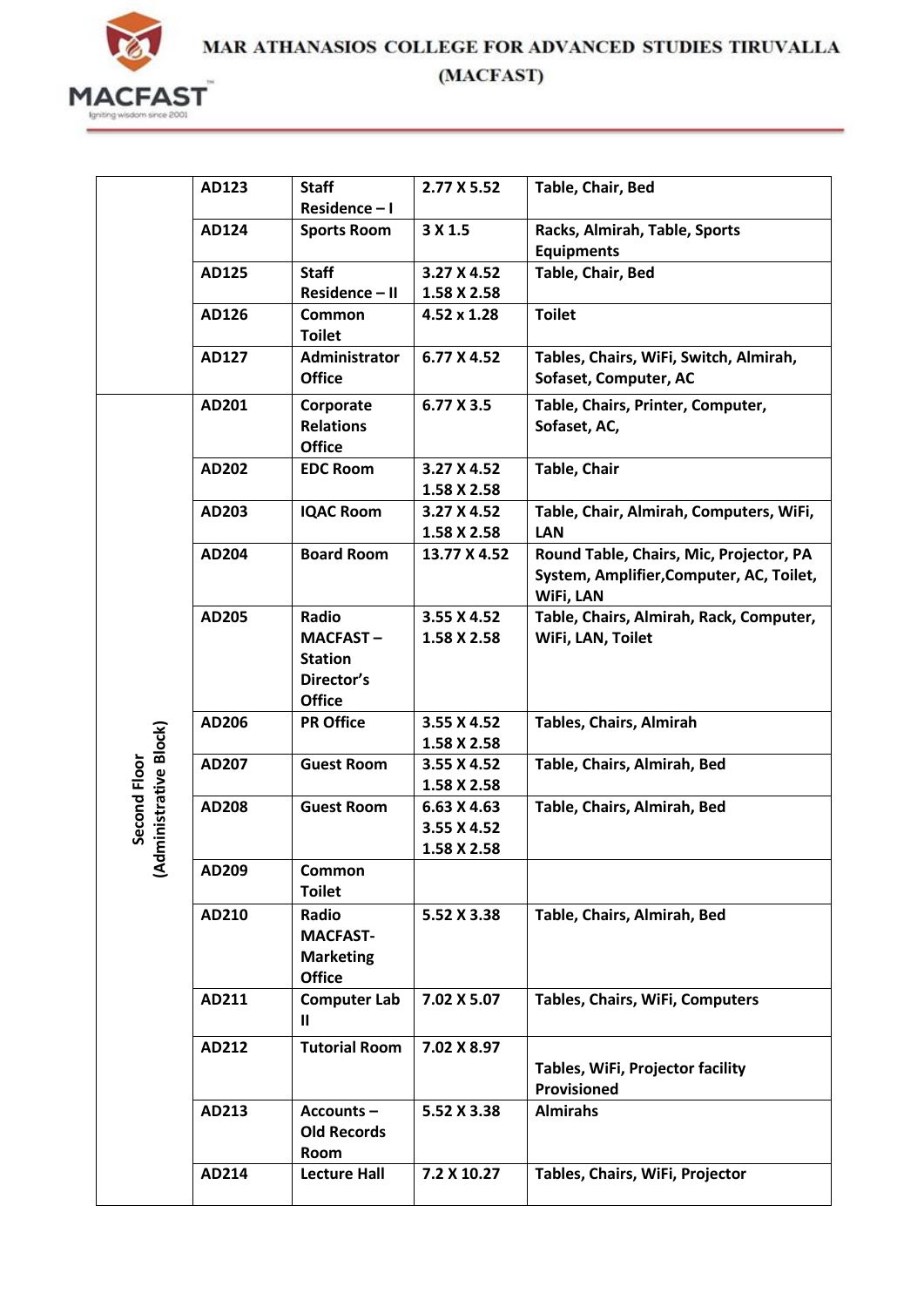

|                                              | AD215                                                                                                  | <b>Lecture Hall</b>                                  | 7.2 X 5.2                         | Tables, Chairs, WiFi, Projector                                         |
|----------------------------------------------|--------------------------------------------------------------------------------------------------------|------------------------------------------------------|-----------------------------------|-------------------------------------------------------------------------|
|                                              | AD216                                                                                                  | <b>Lecture Hall</b>                                  | 7.2 X 5.2                         | Tables, Chairs, WiFi, Projector                                         |
|                                              | <b>AD301A</b>                                                                                          | Library $-$<br><b>Reading Hall</b>                   | 8.77 X 17.27                      | Almirah, Racks, Chairs, Tables, WiFi,<br><b>CCTV</b>                    |
|                                              | <b>AD301B</b>                                                                                          | <b>Main Library</b>                                  | 4.52 X 38.55<br>2 X 33.28         | Almirahs, Tables, Chairs, WiFi, CCTV,<br><b>Reprographic Facilities</b> |
|                                              | <b>AD301C</b>                                                                                          | Librarian<br><b>Office</b>                           | 2.0 X 3.27                        | Computer, Table, Chair, Printer,<br><b>Telephone</b>                    |
| (Administrative Block)<br><b>Third Floor</b> | AD302                                                                                                  | Radio<br><b>MACFAST-</b><br><b>Recording</b><br>Room | 10.77 X 5.52                      | Studio, Control Room, Program Studio,<br>Mixers, Computers, Speakers,   |
|                                              | AD303                                                                                                  | Radio<br><b>MACFAST -</b><br><b>Station</b>          | 10.77 X 5.52                      | Studio, Control Room, Program Studio,<br>Mixers, Computers, Speakers,   |
|                                              | AD304                                                                                                  | <b>Toilet</b>                                        |                                   |                                                                         |
|                                              | AD305                                                                                                  | <b>Computer Lab</b>                                  | 43.69 X 7.52                      | <b>Computers, Chairs, Interactive Boards</b>                            |
|                                              | AD401                                                                                                  | <b>Media Room</b>                                    | 3.27 X 4.52                       | <b>Media Room Equipments, Almirahs</b>                                  |
|                                              | AD402                                                                                                  | Library $-$<br><b>Research</b>                       | 13.54 X 4.75<br>2 X 13.54         | Almirah, Rack, Table, Chair, CCTV                                       |
|                                              | AD403                                                                                                  | Library<br>Research -<br><b>Extension</b>            | 3.27 X 4.52<br>1.58 X 2.58<br>2X5 | Almirah, Rack, Table, Chair, CCTV                                       |
|                                              | AD404                                                                                                  | Library<br>Research -<br><b>Extension</b>            | 3.27 X 4.52<br>1.58 X 2.58<br>2X5 | Almirah, Rack, Table, Chair, CCTV                                       |
| Σ                                            | AD405                                                                                                  | <b>Staff</b><br>Residence                            | 3.27 X 4.52<br>1.58 X 2.58<br>2X5 | Table, Chairs, Almirah, Bed                                             |
| (Administrative Bloc<br>Fourth Floor         | AD406                                                                                                  | <b>Startup Space</b><br>- Semi<br>finished           | 6.27 X 4.52                       | <b>Cabined space, (Current Material Store)</b>                          |
|                                              | <b>AD407A</b>                                                                                          | <b>UPS Room</b>                                      | 4.63 X 4.85                       | <b>UPS, Batteries</b>                                                   |
|                                              | AD408                                                                                                  | <b>Startup</b><br>Kendra (SKY)<br><b>With Toilet</b> | 14 X 7.9                          | 5 startup spaces - Fixed Tables, Chairs,<br>Computers, CCTV, WiFi       |
|                                              | AD408A,<br>408B,408C,<br>408D, 408E,<br>408F,408G,<br>408H, 408I,<br>408J, 408K,<br>408L,408M,<br>408N | <b>Staff</b><br><b>Residence</b>                     | 5.52 X 7                          | 14 Rooms (Bed, Table, Chair) +<br><b>Common Toilets</b>                 |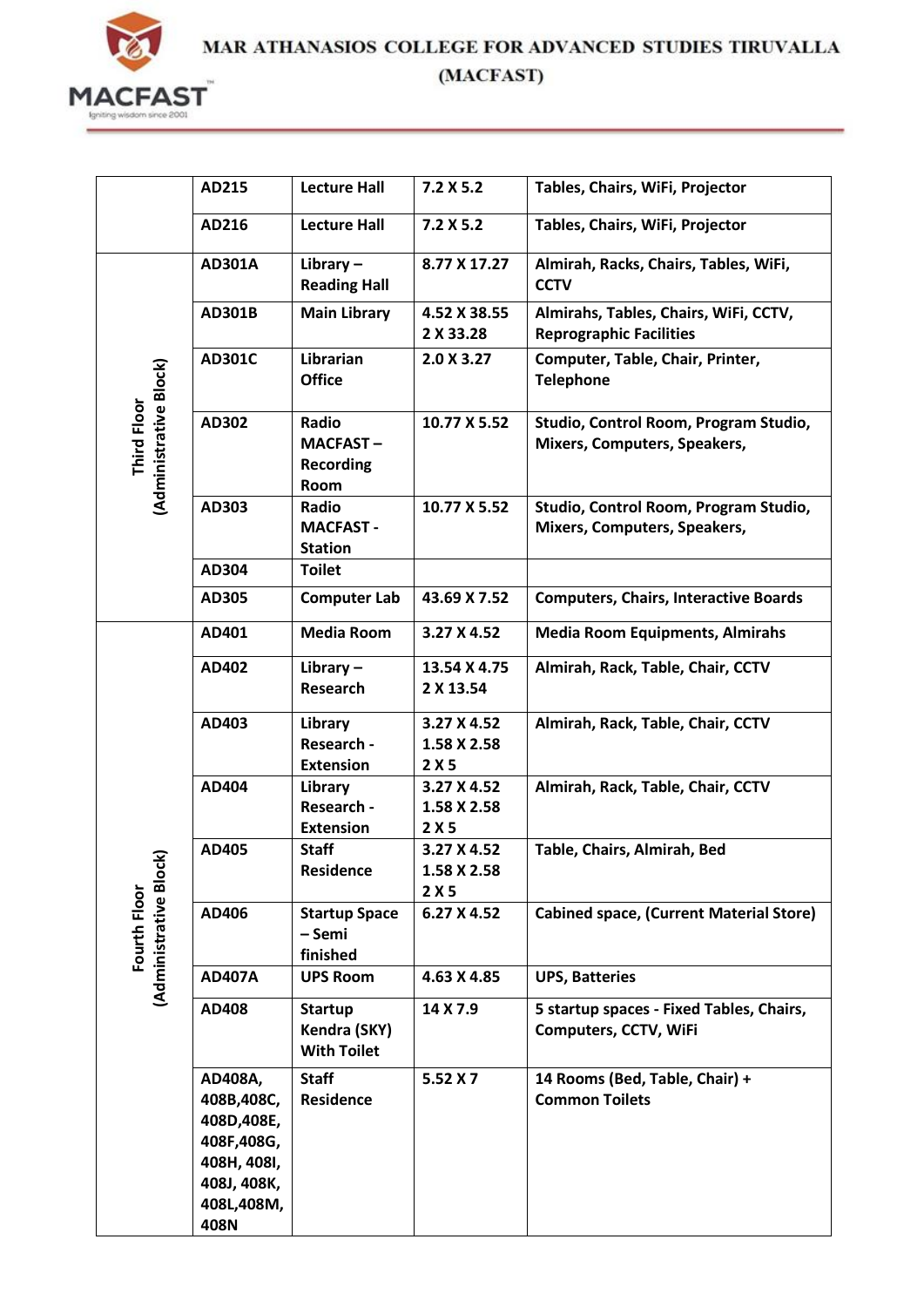

(MACFAST)

|                                  |                |                                                                                       | <b>Academic Block</b>                               |                                                                                                                                                                  |
|----------------------------------|----------------|---------------------------------------------------------------------------------------|-----------------------------------------------------|------------------------------------------------------------------------------------------------------------------------------------------------------------------|
| <b>Floor</b>                     | <b>Room No</b> | <b>Type</b>                                                                           | Size (in $m^2$ )                                    | <b>Facilities</b>                                                                                                                                                |
|                                  | AC001          | <b>Molecular</b><br><b>Biology</b>                                                    | 10.8 X 14.41                                        | <b>Lab Equipments</b>                                                                                                                                            |
|                                  |                | <b>Tissue Culture</b><br>Lab (With Store)                                             | 10.8 X 14.41                                        | <b>Lab Equipments</b>                                                                                                                                            |
| (Academic Block)<br>Ground       | <b>AC002A</b>  | $Lobby -$<br>Student's<br><b>Recreation Room</b>                                      | 7.23 X 7.43                                         | <b>Table, Chairs</b>                                                                                                                                             |
|                                  | <b>AC002B</b>  | $Lobby -$<br>Student's<br><b>Recreation Room</b>                                      | 7.23 X 7.43                                         | <b>Table, Chairs</b>                                                                                                                                             |
|                                  | <b>AC003A</b>  | <b>Biochemistry Lab</b><br>(with Store)                                               | 10.75 X 9.22<br>2.13 X 4.30                         | <b>Lab Equipments</b>                                                                                                                                            |
|                                  | <b>AC003B</b>  | <b>Microbiology Lab</b>                                                               | 10.75 X 9.22                                        | <b>Lab Equipments</b>                                                                                                                                            |
| (Academic Block)<br>First Floor  | AC101          | <b>MCA - Lecture</b><br>Hall                                                          | 10.8 X10.75                                         | Fixed Tables, Chairs, Projector,<br>Whiteboard, PA System, WiFi, LAN,<br><b>Charging Points</b>                                                                  |
|                                  | AC102          | <b>MCA - Lecture</b><br>Hall                                                          | 10.8 X10.75                                         | <b>Fixed Tables, Chairs, Projector,</b><br>Whiteboard, PA System, WiFi, LAN,<br><b>Charging Points</b>                                                           |
|                                  | AC103          | Computer<br>Applications -<br><b>Faculty Room I</b>                                   | 10.8 X 8.0                                          | Tables, Almirah, Chairs, Computers, WiFi,<br><b>LAN</b>                                                                                                          |
|                                  | AC104          | <b>Principal's Office</b>                                                             | 5.4 X 4.34<br>7.5 X 4.8<br>1.5 X 2.16<br>1.5 X 1.98 | Personal Secretary Cabin, Principal Office,<br>Strong Room, Toilet - Computers, Table,<br>Chairs, Sofaset, WiFi, Printer, PA System<br><b>Monitoring, LED TV</b> |
|                                  |                | <b>Central</b><br>Instrumentation<br>Facility $-1-$<br>Phytochemistry<br>Lab          | 10.75 X 9.22                                        | Store, Equipments, WiFi, CCTV                                                                                                                                    |
|                                  | <b>AC105A</b>  | HoD-School of<br><b>Biosciences</b>                                                   | 2.14 X 4.30                                         | <b>HoD cabin</b>                                                                                                                                                 |
|                                  | <b>AC105B</b>  | <b>Central</b><br>Instrumentation<br>Facility $-$ II $-$ Bio<br>nanotechnology<br>Lab | 10.75 X 9.22                                        | <b>Equipments, Chemical Store, CCTV, WiFi</b>                                                                                                                    |
|                                  | AC201          | <b>Lecture Hall -</b><br><b>MBA</b>                                                   | 10.8 X10.75                                         | Fixed Tables, Chairs, Projector,<br>Whiteboard, PA System, WiFi, LAN,<br><b>Charging Points</b>                                                                  |
| (Academic Block)<br>Second Floor | <b>AC202</b>   | Lecture Hall -<br><b>MBA (Smart)</b>                                                  | 10.8 X10.75                                         | Fixed Tables, Chairs, Interactive Board,<br>Projector, Whiteboard, PA System, WiFi,<br><b>LAN, Charging Points</b>                                               |
|                                  | AC203          | <b>Management</b><br><b>Studies</b>                                                   | 10.8 X 8.0                                          | Tables, Almirah, Chairs, Computers, WiFi,<br><b>LAN</b>                                                                                                          |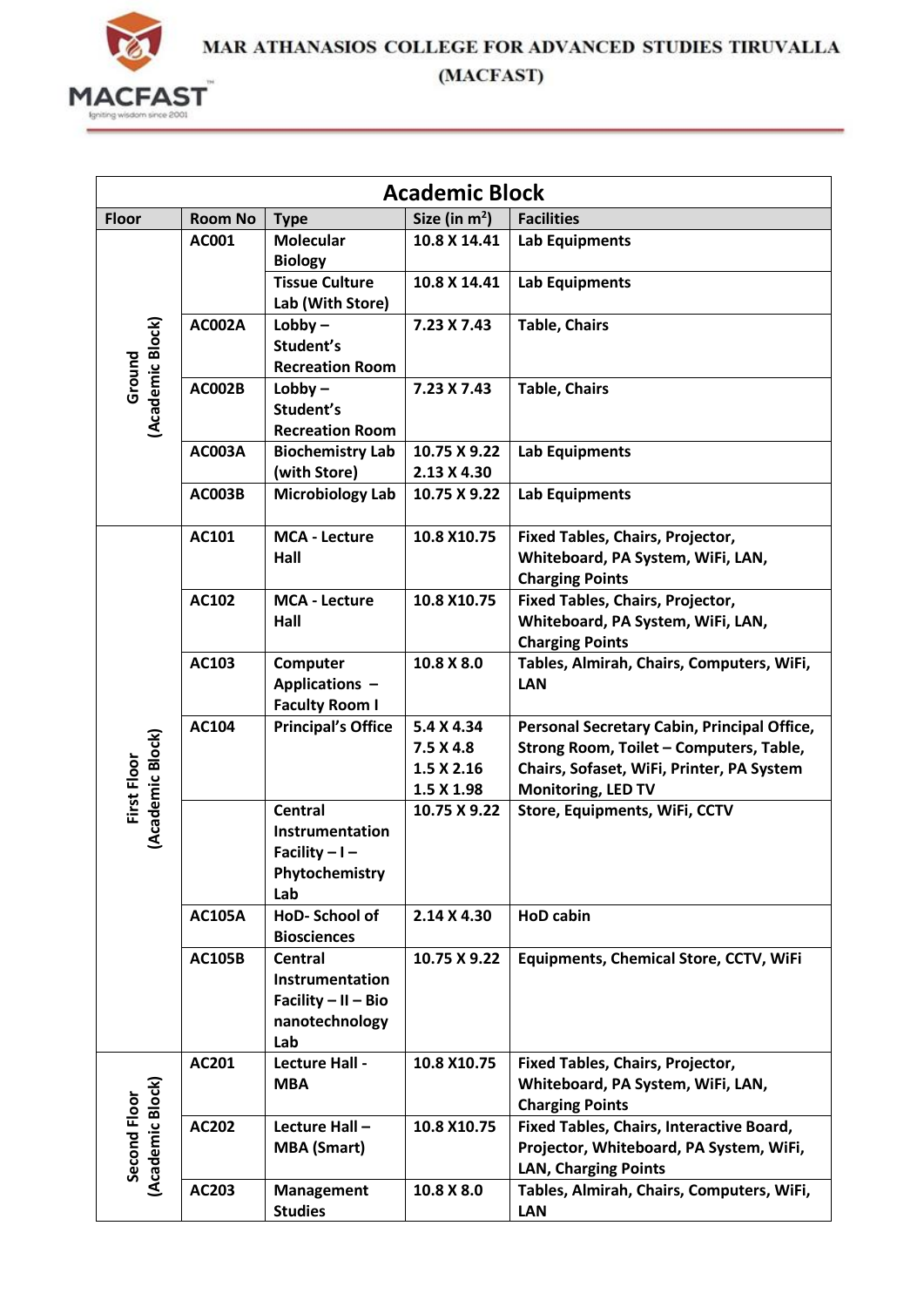

|                                        |                                     | Staffroom - II                                                                                                             |                                                            |                                                                                                                    |
|----------------------------------------|-------------------------------------|----------------------------------------------------------------------------------------------------------------------------|------------------------------------------------------------|--------------------------------------------------------------------------------------------------------------------|
|                                        | AC204                               | <b>Director Room</b>                                                                                                       | 7.5 X 4.8<br>1.5 X 2.16<br>1.5 X 1.98                      | Table, Chair, Sofaset, WiFi, Computer                                                                              |
|                                        | AC205                               | <b>Management</b><br><b>Studies</b><br>Staffroom - I                                                                       | 7.9 X 9.22<br>7.9 X9.22<br>$2.14 \times 4.3$               | HoD Cabin, Faculty Cabins, Wifi,<br><b>Computer, Printer, Pantry</b>                                               |
|                                        | AC206                               | <b>Lecture Hall</b>                                                                                                        | 7.9 X 9.22                                                 | <b>Fixed Tables, Chairs, Projector,</b><br>Whiteboard, PA System, WiFi, LAN                                        |
| Second Floor<br>(Academic<br>Block)    | AC207                               | <b>Auditorium</b>                                                                                                          | 15 X 20<br>12 X 5                                          | Chairs, Table, PA System, Amplifier with<br>Mixer, Projector, CCTV, WiFi, Mics                                     |
|                                        | AC301                               | Lecture Hall -<br><b>MBA</b>                                                                                               | 10.8 X10.75                                                | Fixed Tables, Chairs, Projector,<br>Whiteboard, PA System, WiFi, LAN,<br><b>Charging Points</b>                    |
|                                        | AC302                               | Lecture Hall-<br><b>MBA (Smart)</b>                                                                                        | 10.8 X10.75                                                | Fixed Tables, Chairs, Interactive Board,<br>Projector, Whiteboard, PA System, WiFi,<br><b>LAN, Charging Points</b> |
| (Academic Block)<br><b>Third Floor</b> | AC303A,<br>AC303B,<br><b>AC303C</b> | Computer<br><b>Applications</b><br>Faculty Room II +<br><b>MACFAST</b><br>Journal+<br>Research<br><b>Director's Office</b> | 10.8 X 8.0                                                 | Tables, Almirah, Chairs, Computers, WiFi,<br>LAN                                                                   |
|                                        | AC304                               | Lecture Hall -<br><b>MCA</b>                                                                                               | 10.8 X 9.22                                                | Fixed Tables, Chairs, Interactive Board,<br>Projector, Whiteboard, PA System, WiFi,<br><b>LAN, Charging Points</b> |
|                                        | AC305                               | Lecture Hall -<br><b>MCA</b>                                                                                               | 10.8 X 9.22                                                | Fixed Tables, Chairs, Interactive Board,<br>Projector, Whiteboard, PA System, WiFi,<br><b>LAN, Charging Points</b> |
|                                        | AC306                               | Auditorium -<br><b>Balcony</b>                                                                                             | 13.7 X 9.97                                                | <b>Chairs, Speaker, CCTV</b>                                                                                       |
|                                        | <b>AC401A</b><br>401B,<br>401C      | <b>Exam Hall + Solar</b><br><b>Control Room</b>                                                                            | 10.8 X 10.75<br>10.8 X 10.75<br>10.8 X 7.09<br>4.31 X 2.14 | Chairs - 160 seating capacity, Tables,<br><b>CCTV, WiFi, Projector Provision</b>                                   |
| (Academic Block)<br>Fourth Floor       | AC402                               | <b>Lecture Hall</b>                                                                                                        | 10.8 X 9.22<br>$2.14 \times 4.3$                           | Fixed Tables, Chairs, Projector,<br>Whiteboard, PA System, WiFi, LAN,<br><b>Charging Points</b>                    |
|                                        | AC403                               | <b>Lecture Hall</b>                                                                                                        | 10.8 X 9.22                                                | Fixed Tables, Chairs, Projector,<br>Whiteboard, PA System, WiFi, LAN,<br><b>Charging Points</b>                    |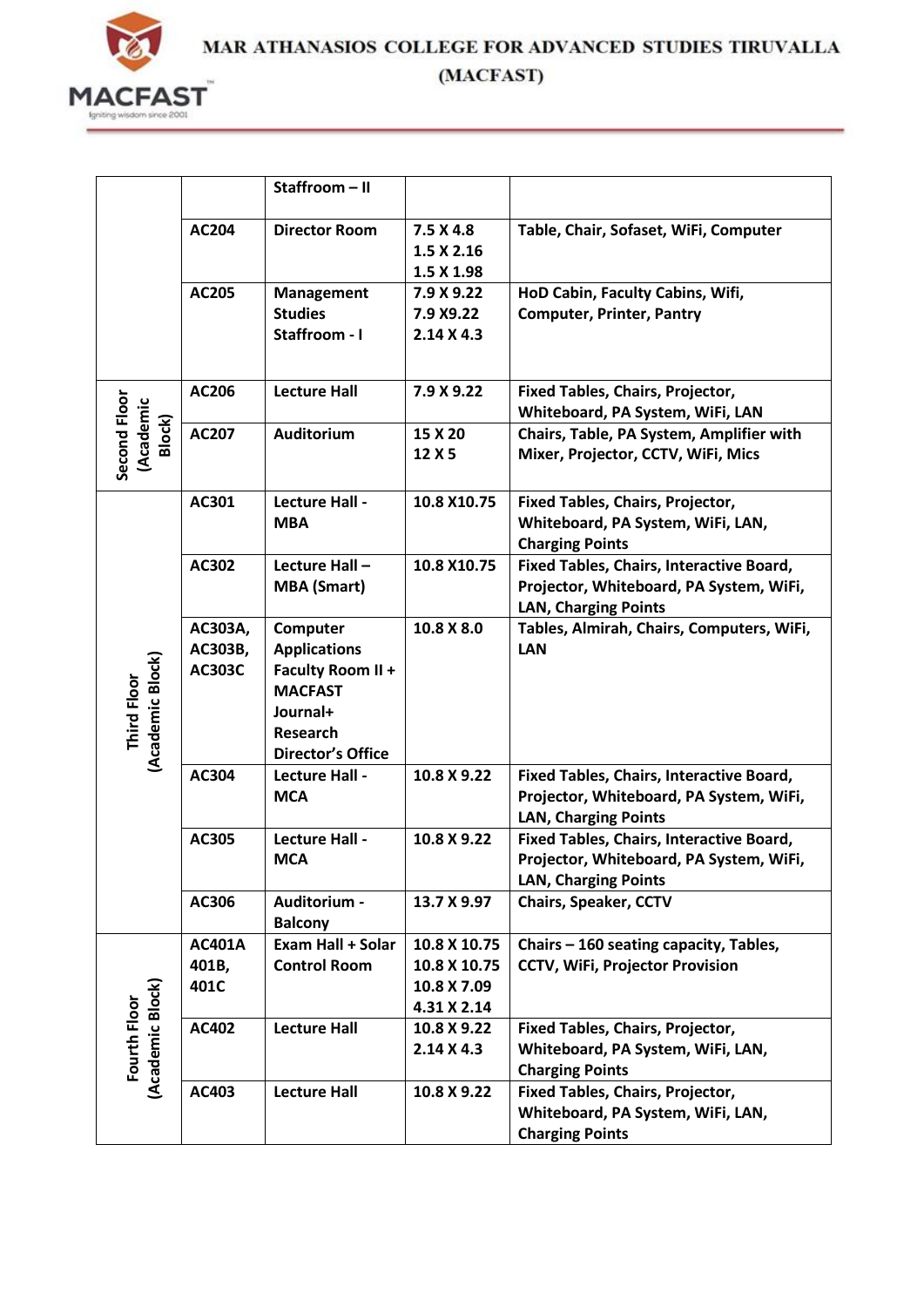

(MACFAST)

|                                      | <b>BIOSCIENCE BLOCK</b> |                                             |                  |                                                                                   |  |  |  |
|--------------------------------------|-------------------------|---------------------------------------------|------------------|-----------------------------------------------------------------------------------|--|--|--|
| <b>Floor</b>                         | Room<br><b>No</b>       | <b>Type</b>                                 | Size (in $m^2$ ) | <b>Facilities</b>                                                                 |  |  |  |
|                                      | <b>BS001</b><br>A       | <b>Store - Building</b><br><b>Materials</b> | 13.34 X 7.66     | Racks, Almirahs,                                                                  |  |  |  |
| (Bioscience Block)                   | <b>BS001</b><br>B       | <b>Microbiology Lab</b>                     | 18.86 X 13.34    | Equipments, Solar Control System, WiFi, CCTV                                      |  |  |  |
| <b>Ground Floor</b>                  | <b>BS002</b>            | <b>Generator Room</b>                       | 9.55 X 5.02      | Generator, Distribution Box, Solar - KSEB Grid<br>Link                            |  |  |  |
|                                      | <b>BS003</b>            | <b>Transformer</b><br>Room                  | 3.22 X 5.02      | <b>Transformer</b>                                                                |  |  |  |
|                                      | <b>BS101</b>            | Staffroom-I                                 | 5.02 X 3.22      | Tables, Chairs, Computer, WiFi, LAN                                               |  |  |  |
|                                      | <b>BS102</b>            | <b>Bioscience Dean</b><br>Room              | 5.52 X 3.73      | Tables, Chairs, Computer, WiFi, LAN                                               |  |  |  |
| (Bioscience<br>Block)<br>First Floor | <b>BS103</b>            | <b>Food Pilot Plant</b>                     | 18.86 X 13.34    | <b>Food Technology Lab Equipments</b>                                             |  |  |  |
|                                      | <b>BS201</b>            | <b>Faculty Room - II</b>                    | 8.4 X 5.02       | Tables, Chairs, Computer, WiFi, LAN                                               |  |  |  |
|                                      | <b>BS202</b>            | <b>Lecture Hall</b>                         | 4.60 X 7.74      | Tables, Chairs, Projector, Whiteboard, PA<br>System, WiFi, LAN                    |  |  |  |
| (Bioscience Block)<br>Second Floor   | <b>BS203</b>            | <b>Lecture Hall</b>                         | 6.13 X 4.63      | Tables, Chairs, Projector, Whiteboard, PA<br>System, WiFi, LAN                    |  |  |  |
|                                      | <b>BS204</b>            | <b>Lecture Hall</b>                         | 5.36 X 7.90      | Tables, Chairs, Projector, Interactive Board,<br>Whiteboard, PA System, WiFi, LAN |  |  |  |
|                                      | <b>BS205</b>            | <b>Lecture Hall</b>                         | 4.6 X 2.38       | Tables, Chairs, Whiteboard                                                        |  |  |  |
|                                      | <b>BS301</b>            | <b>Lecture Hall</b>                         | 4.60 X 7.74      | Tables, Chairs, Whiteboard, PA System, WiFi,<br><b>LAN</b>                        |  |  |  |
|                                      | <b>BS302</b>            | <b>Lecture Hall</b>                         | 6.13 X 4.63      | Tables, Chairs, Whiteboard, PA System, WiFi,<br>LAN                               |  |  |  |
| (Bioscience Block)<br>Third Floor    | <b>BS303</b>            | <b>Lecture Hall</b>                         | 5.36 X 7.90      | Tables, Chairs, Projector, Whiteboard, PA<br>System, WiFi, LAN                    |  |  |  |
|                                      | <b>BS304</b>            | <b>Lecture Hall</b>                         | 8.4 X 5.02       | Tables, Chairs, Whiteboard, PA System, WiFi,<br><b>LAN</b>                        |  |  |  |
|                                      | <b>BS305</b>            | <b>Lecture Hall</b>                         | 4.6 X 2.38       | Tables, Chairs, Projector, Whiteboard, PA<br>System, WiFi, LAN                    |  |  |  |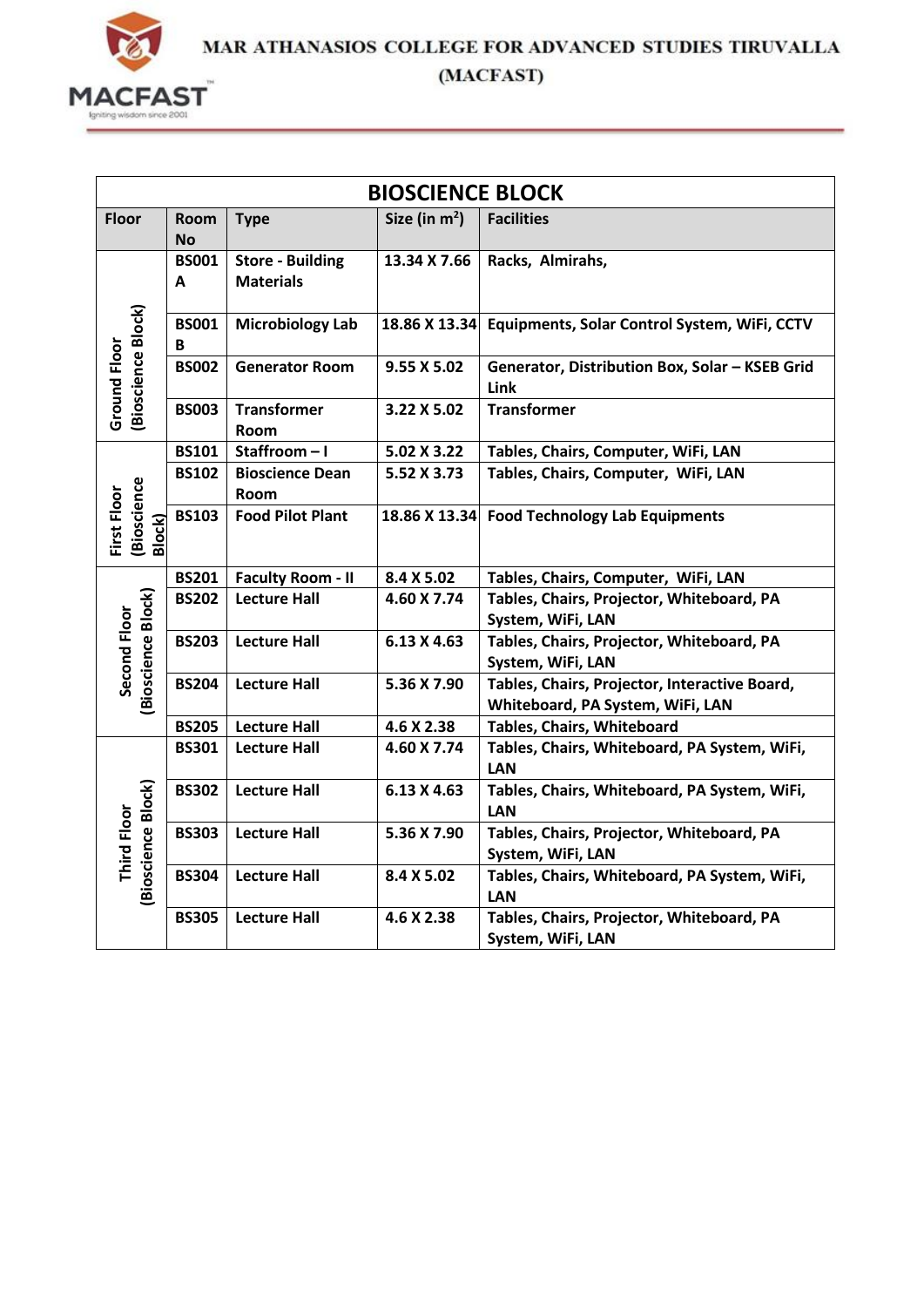

# **Academic Facilities – At a Glance**

### **i)Lecture Hall**

| <b>Department</b> |                | <b>Smart Class</b>                  |                         | <b>ICT Enabled</b> |
|-------------------|----------------|-------------------------------------|-------------------------|--------------------|
|                   | No:            | <b>Rooms</b>                        | No:                     | <b>Rooms</b>       |
| <b>MBA</b>        | $\overline{2}$ | <b>AC202</b>                        | $\overline{2}$          | AC201              |
|                   |                | AC302                               |                         | AC301              |
| <b>MCA</b>        | $\mathbf 0$    | Arranged in Computer Lab I (AD 305) | $\overline{\mathbf{4}}$ | AC101              |
|                   |                |                                     |                         | AC102              |
|                   |                |                                     |                         | AC304              |
|                   |                |                                     |                         | AC305              |
| <b>BIOSCIENCE</b> | $\mathbf{1}$   | AC304                               | 11                      | <b>BS202</b>       |
|                   |                |                                     |                         | <b>BS301</b>       |
|                   |                |                                     |                         | <b>BS303</b>       |
|                   |                |                                     |                         | <b>BS305</b>       |
|                   |                |                                     |                         | AC206              |
|                   |                |                                     |                         | AC402              |
|                   |                |                                     |                         | AC403              |
|                   |                |                                     |                         | <b>BS203</b>       |
|                   |                |                                     |                         | <b>BS205</b>       |
|                   |                |                                     |                         | <b>BS302</b>       |
|                   |                |                                     |                         | <b>BS304</b>       |
| <b>Total</b>      | 3              |                                     | 17                      |                    |

#### **ii) Common Facilities For MBA, MCA, Bioscience**

| Type                       | <b>Room No:</b> | Total | <b>ICT Enabled</b> |
|----------------------------|-----------------|-------|--------------------|
| <b>Tutorial Room</b>       | AD212, AC206    |       |                    |
| <b>Reserved Classrooms</b> | AD214,215,216   |       |                    |
| <b>Conference Hall</b>     | AD122           |       |                    |
| <b>Board Room</b>          | AD204           |       |                    |
| Auditorium                 | AC207           |       |                    |